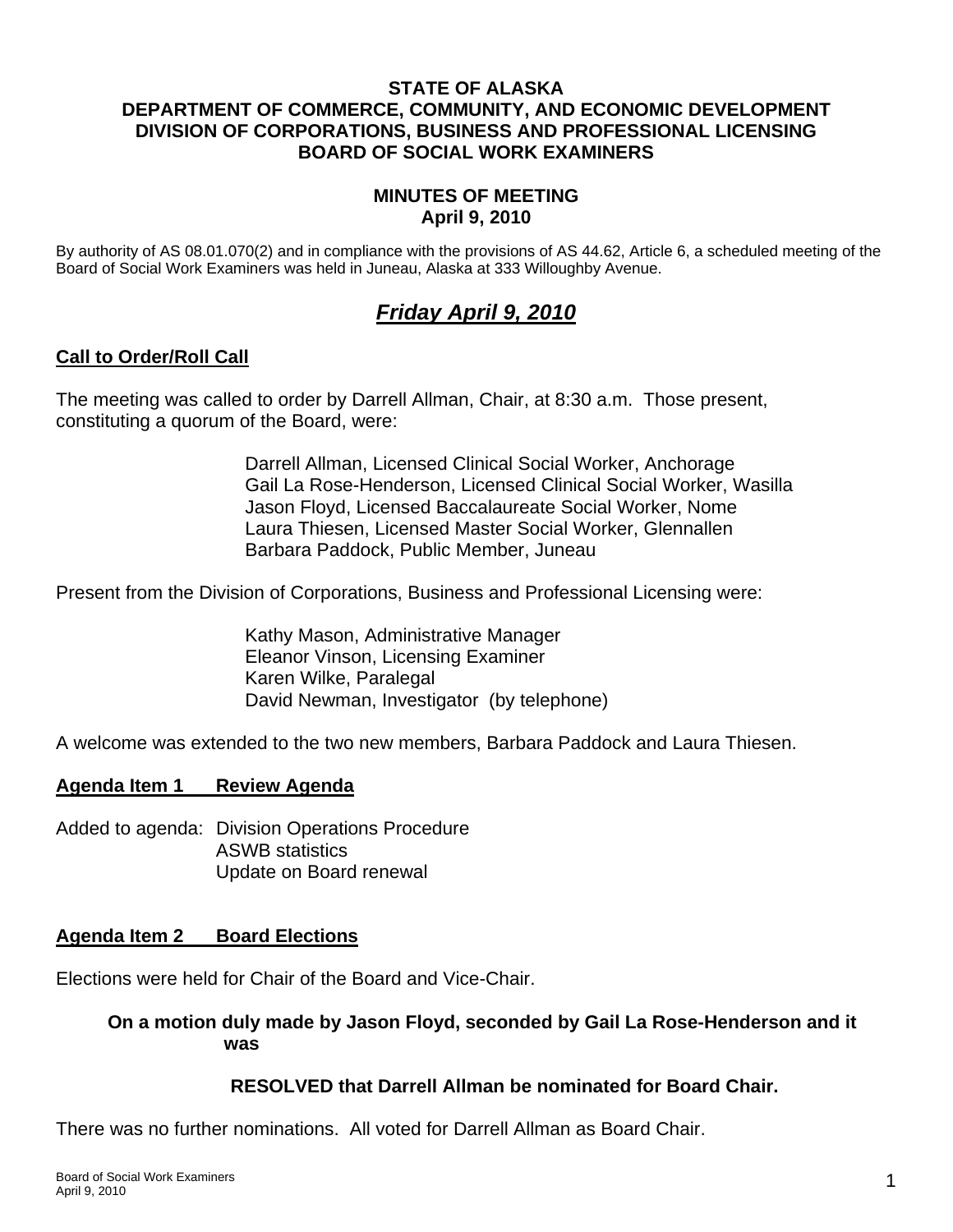# **On a motion duly made by Jason Floyd, seconded by Laura Thiesen, it was**

## **RESOLVED that Gail La Rose-Henderson be nominated for Board Vice-Chair.**

There was no further nominations. All voted for Gail La Rose-Henderson as Board Vice-Chair.

#### **Agenda Item 3 Review Meeting Minutes**

The Board reviewed the minutes from the December 7, 2009, meeting.

## **On a motion duly made by Jason Floyd, seconded by Gail La Rose-Henderson and passed unanimously it was**

 **RESOLVED that the Board accept as amended the August 29, 2009, meeting minutes.** 

## **Agenda Item 4 Applications/Audit Review**

The Board reviewed applications

#### **On a motion by Gail La Rose-Henderson, seconded by Jason Floyd, and approved unanimously it was**

 **RESOLVED to go into executive session with staff in accordance with AS 44.62.310(c)(2) and (3) for the purpose of discussing an application.** 

Into executive session: 3:50 pm Out of executive session: 4:00 pm

**On a motion by Barbara Paddock, seconded by Gail La Rose-Henderson, and approved unanimously it was** 

# **RESOLVED to approve the following Social Work applications:**

*CLINICAL SOCIAL WORKER BY EXAMINATION*

ALTEPETER, CAROL BRAY, LINDSEY KUBLER-HOFFMAN, DAFFNEY MACK, MARILYN GREENOUGH, PHOEBE KVAME, TONYA MAHON, RITA MCCARTHY, MARY RIVARD, BEVERLY RUSS, WINDY SCHROEDER, JILLIAN TESTER. LESLIE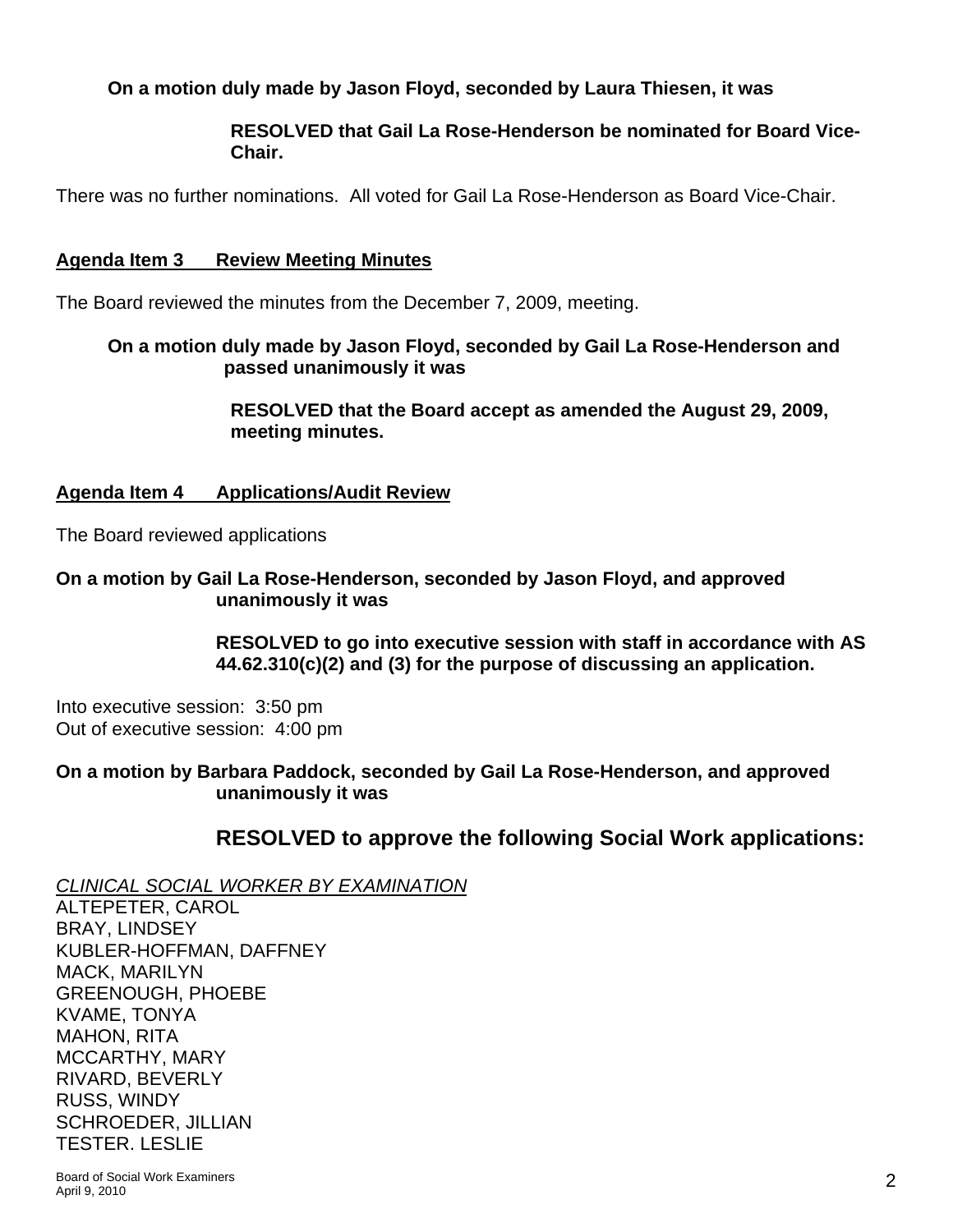#### VANAIRSDALE, MARY

#### *CLINICAL SOCIAL WORKER BY CREDENTIALS* STANLEY, DENISE WING, AUBRI

# *MASTER SOCIAL WORKER BY EAMINATION*

EDMONDSON, BONNIE HARDEE, JILL MAITLAND, AMY NORTON-CRUZ, LAURA REYNOLDS, BROOKE SCHREUR, EMILY

#### *MASTER SOCIAL WORKER BY CREDENTIALS*

SCHWARTZ, SARAH SMITH, STEPHANIE TIRRELL, TERRY

*BACCALAUREATE SOCIAL WORKER BY EXAMINATION* MALECHA, JENNIFER

*BACCALAUREATE SOCIAL WORKER BY CREDENTIAL* HICKEY, LYNN

#### *EXTENTION OF EXAMINATION TIME* MARENAH, DENISE LEBORGNE, STEPHANIE (PENDING)

## *CONTINUING EDUCATION PROVIDER'S APPROVAL*

ALASKA ATTACHMENT & BONDING ASSOC Attachment Disorder 301: Holding the Hope

ALASKA BOARD OF SOCIAL WORK EXAMINERS NASW Conference/Licensing Social Workers in Alaska

BARTON SLOAN The Science of the Art of Psychotherapy

LORMAN BUSINESS CENTER, INC Working With Challenging Parents: Strategies and Techniques

LORMAN BUSINESS CENTER, INC Techniques for Treating Young Clients Who Suffer From Post-Traumatic Stress Disorder

KATHERINE PAULICK/LYNN CANAL COUNSELING Applying Theoretical Frameworks in Family Therapy and Family Skill Development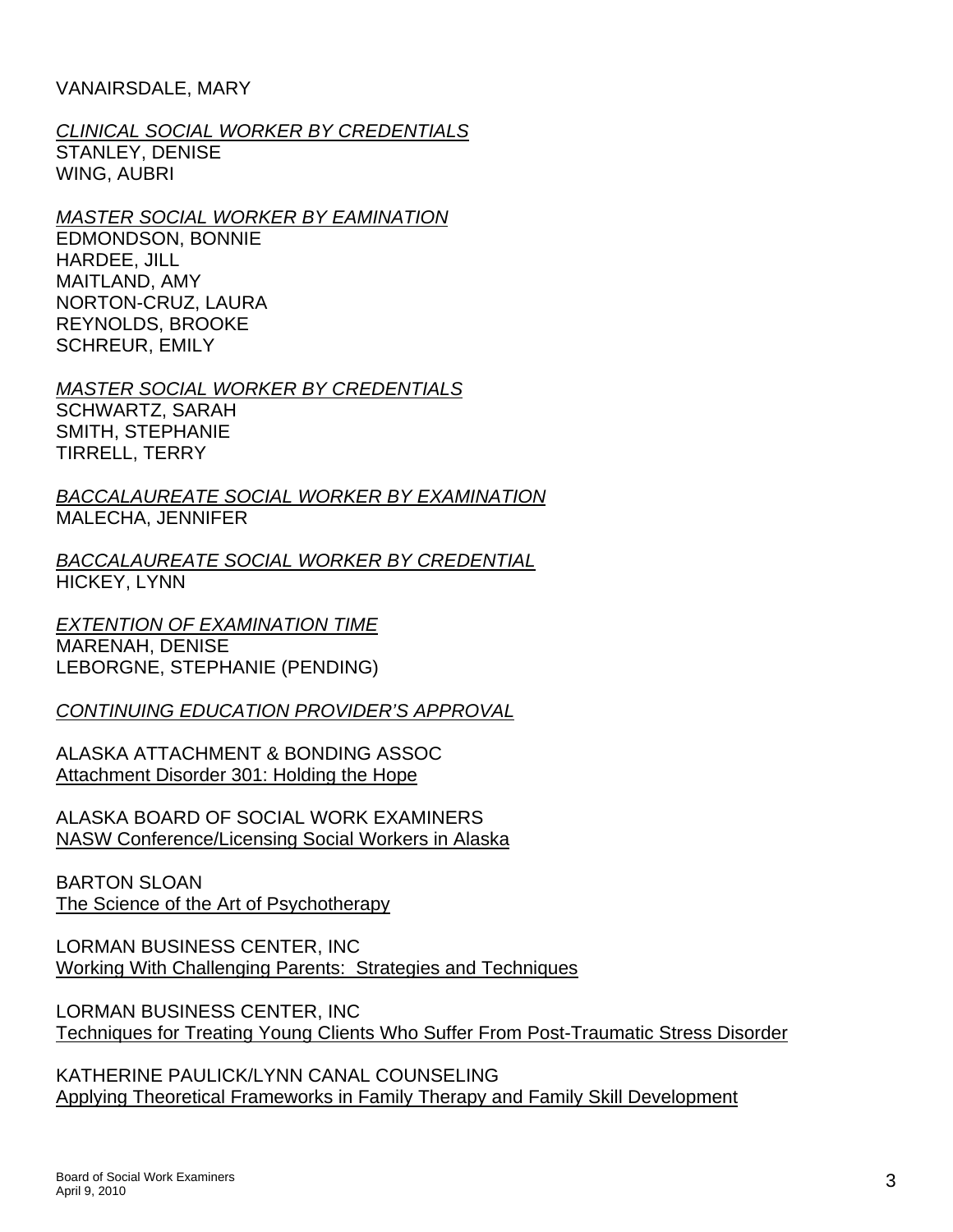# **Agenda Item 5 Public Comment**

There was no public comment.

## **Agenda Item 6 Investigator's Report**

Investigator Newman gave the Board the report regarding cases opened and closed. Seven complaints/Investigations have been closed since last meeting.

#### **On a motion by Gail La Rose-Henderson, seconded by Jason Floyd, and approved unanimously it was**

 **RESOLVED to go into executive session in accordance with AS 44.62.310(c)(2) and (3) for the purpose of discussing an application.** 

Into executive session: 1:35 pm Out of executive session: 1:50 pm

#### **On a motion by Gail La Rose-Henderson, seconded by Jason Floyd, and approved unanimously it was**

 **RESOLVED to go into executive session in accordance with AS 44.62.310(c)(2) and (3) for the purpose of discussing correspondence. With Friendly Amendment from Jason Floyd to include staff.** 

Into Executive Session 1:55 pm Out: 1:59 pm

## **Agenda Item 7 Budget Report**

Administrative Officer Cathy Mason gave the budget report. She informed the Board that, as of this time, this board is in good financial shape.

The renewal fees are now \$310.00 and will be reduced for the upcoming renewal period to \$250.00. These fees are being public noticed.

## **Agenda Item 8 Old Business**

#### A. PSA possibilities

The Board is not allowed to allocate money for advertising, but Jason will check with ASWB to see if they have notices they use regarding public safety and making sure your social worker is licensed.

#### B. ASWB By-Laws proposal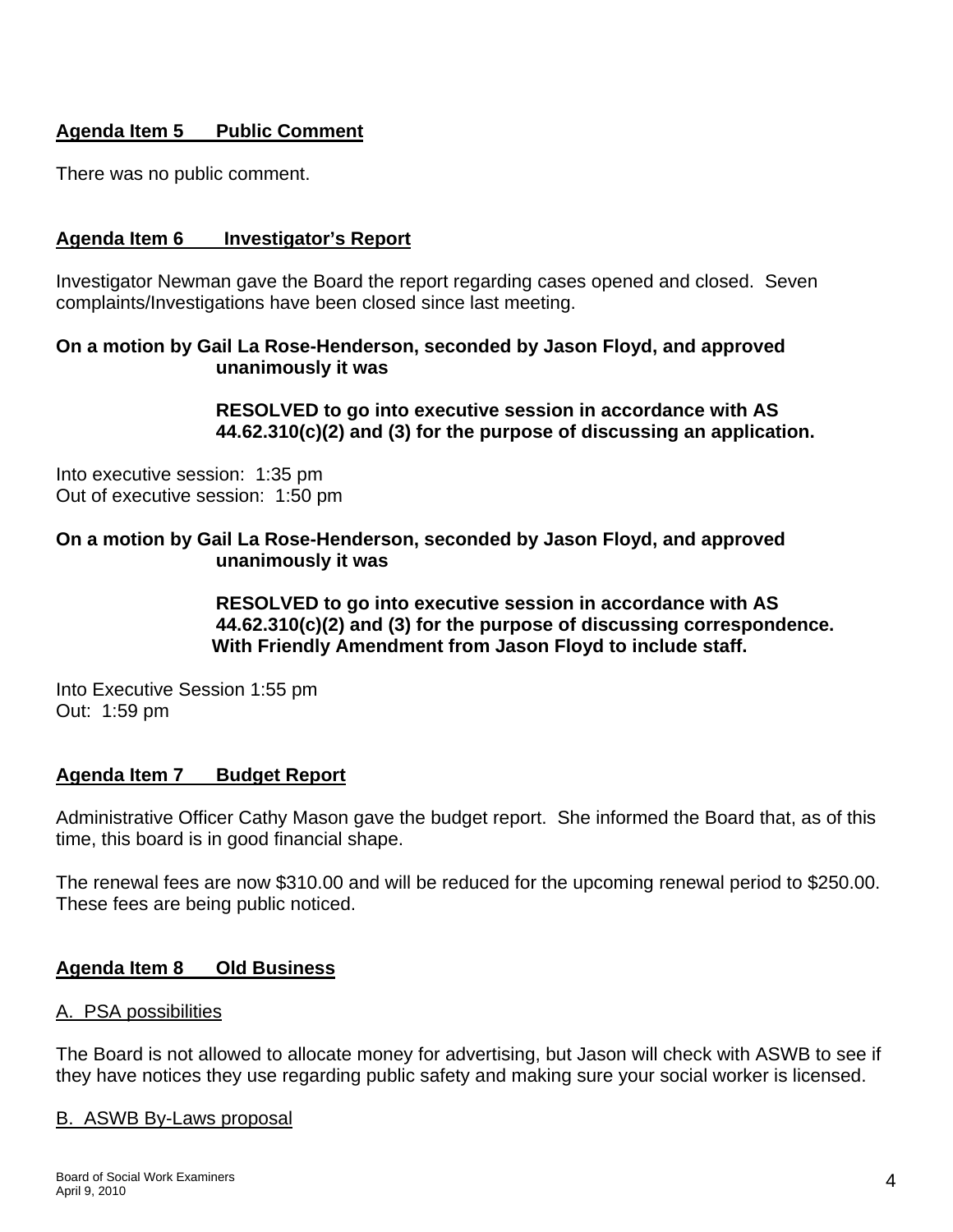This discussion was regarding the Association of Social Work Boards raising the examination fees as a way of self-insurance of the exams/exam protection. It is to assure the ASWB examination will continue to operate if there is a catastrophic breech.

The Chair is on the fiscal committee for ASWB and he will see what direction they take and then see if there is any need for our Board to become involved, for instance, by supporting a by-law proposal from ASWB. For now it is tabled, per Chair.

#### C. Regulation 12 AAC 18.990 Definitions (8)

The Board previously requested that the Attorney General's Office give their interpretation of 12 AAC 18.990(8)(A) and (B)., regarding "student".

The AG's office responded that a person meets the definition if the person meets the description in EITHER paragraph (8) (A) or (B) below:

**Sec. 08.95.100. License required.** (a) A person who practices clinical social work without obtaining a license under this chapter to practice clinical social work is quilty of a class B misdemeanor unless the person is ...... (2) practicing clinical social work as a student in a social work program approved by the board.

#### **12 AAC 18.990. DEFINITIONS.** In this chapter and in AS 08.95…..

(8) "student in a social work program approved by the board" includes

(A) a person with a master or doctorate degree in social work who is practicing clinical social work under

the supervision of a person who meets the requirements of AS 08.95.110(a)(2); or

(B) a student enrolled in a social work degree program at a college or university approved by the board.

There was discussion regarding this definition of "student". It is not the intention of the Board that a person would continue working for years and years in the student category.

## **On a motion by Gail La Rose-Henderson, seconded by Laura Thiesen, and approved unanimously it was**

#### **RESOLVED to change 12 AAC 18.990.(8)(A) to read as follows: (changes underlined)**

 **12 AAC 18.990. DEFINITIONS. In this chapter and in AS 08.95….. (8) "student in a social work program approved by the board" includes (A) a person with a master or doctorate degree in social work who is practicing clinical social work for the purpose of licensure under the supervision of a person who meets the requirements of AS 08.95.110(a)(2) to not exceed ten years; or** 

## **Agenda Item 9 Correspondence**

## A. Hamel

Mr. Hamel was not pleased with his response from Investigations, although he did have a meeting set up to discuss public notification with Investigator Newman. He also was concerned in the lack of transparency of the board and their web site information. After discussion with the Investigator, the Board determined that no action is necessary.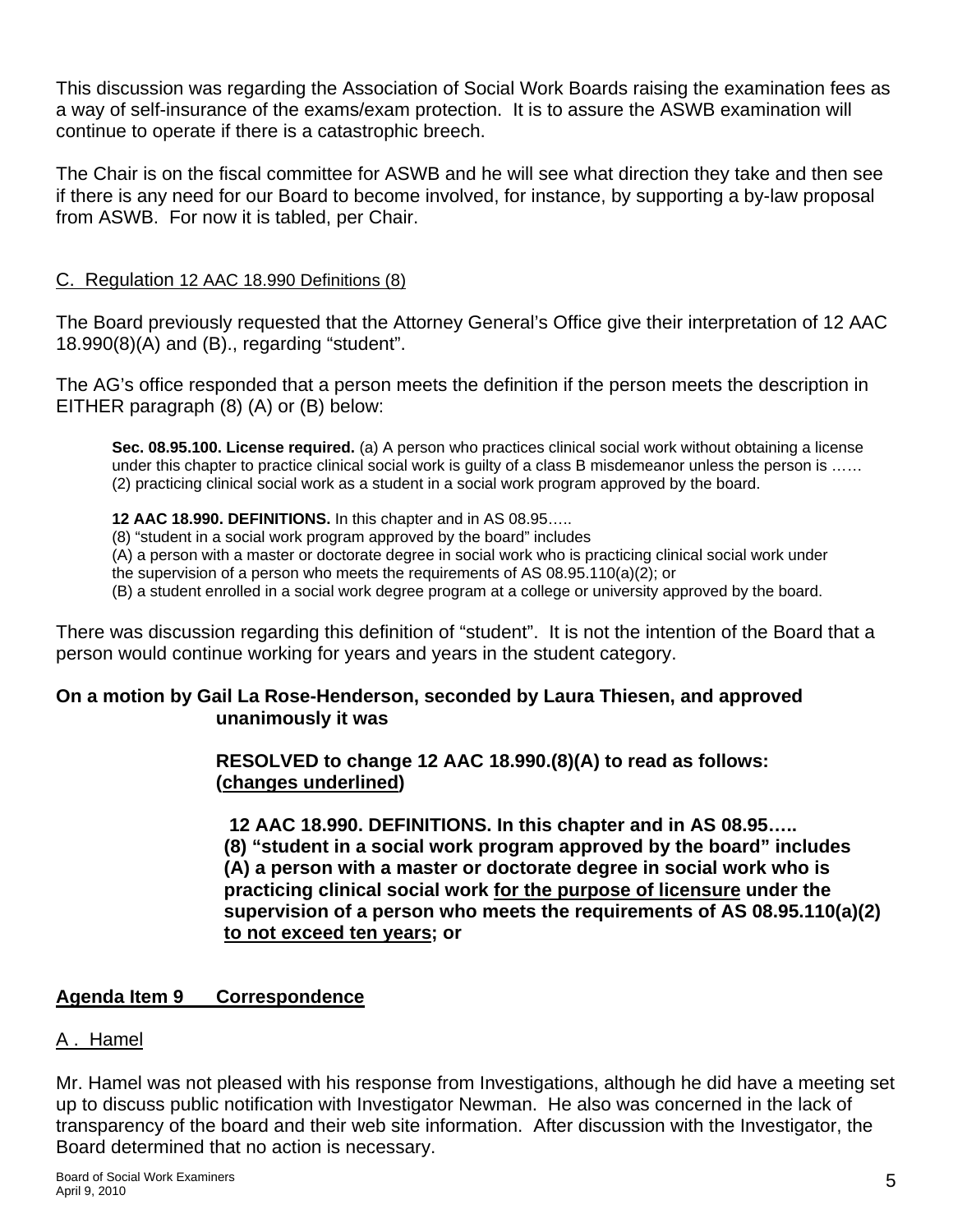# B . LeRoy

Ms. DeRoy was suggesting more notification regarding CEUs and asked for the NASW website be updated. It was noted that every license receives a letter regarding how many CEUs will be required and that the Board has no authority regarding NASW. No further action taken.

## **Agenda Item 10. Paralegal**

Paralegal Karen Wilke joined the meeting and introduced herself to the new Board members and explained what her role was.

# **Agenda Item 11 New Business**

# A. NASW Conference Speaker Request

The Alaska Chapter of the National Association of Social Work Boards has requested the Board to give a presentation at this year's conference, being held October 6-8, 2010. They would like the Board to give a presentation on licensing, audits, etc.

The Board will give a course at the conference on October 7, 2010, from 2:00 pm through 4:00 pm. The course will be entitled "The Licensing of Social Workers in the State of Alaska".

## B. Update on Board Renewal

This was an "FYI" regarding how the Division will handle "Yes" answers on the professional fitness questions on renewals. Previously, it would be renewed and then sent to Investigations. It will now go to Investigations prior to renewing.

## C. ASWB Statistics

The Board discussed the ASWB yearly examination pass/fail report. It was noted that the Alaska percentage of passing is higher than the national rates.

> National rates: 60.5 Alaska rates: 76.3

# **Agenda Item 12 Board Business**

A. Task List

None

B. Sign Wall Certificates

The wall certificates were signed.

## C. Schedule future meetings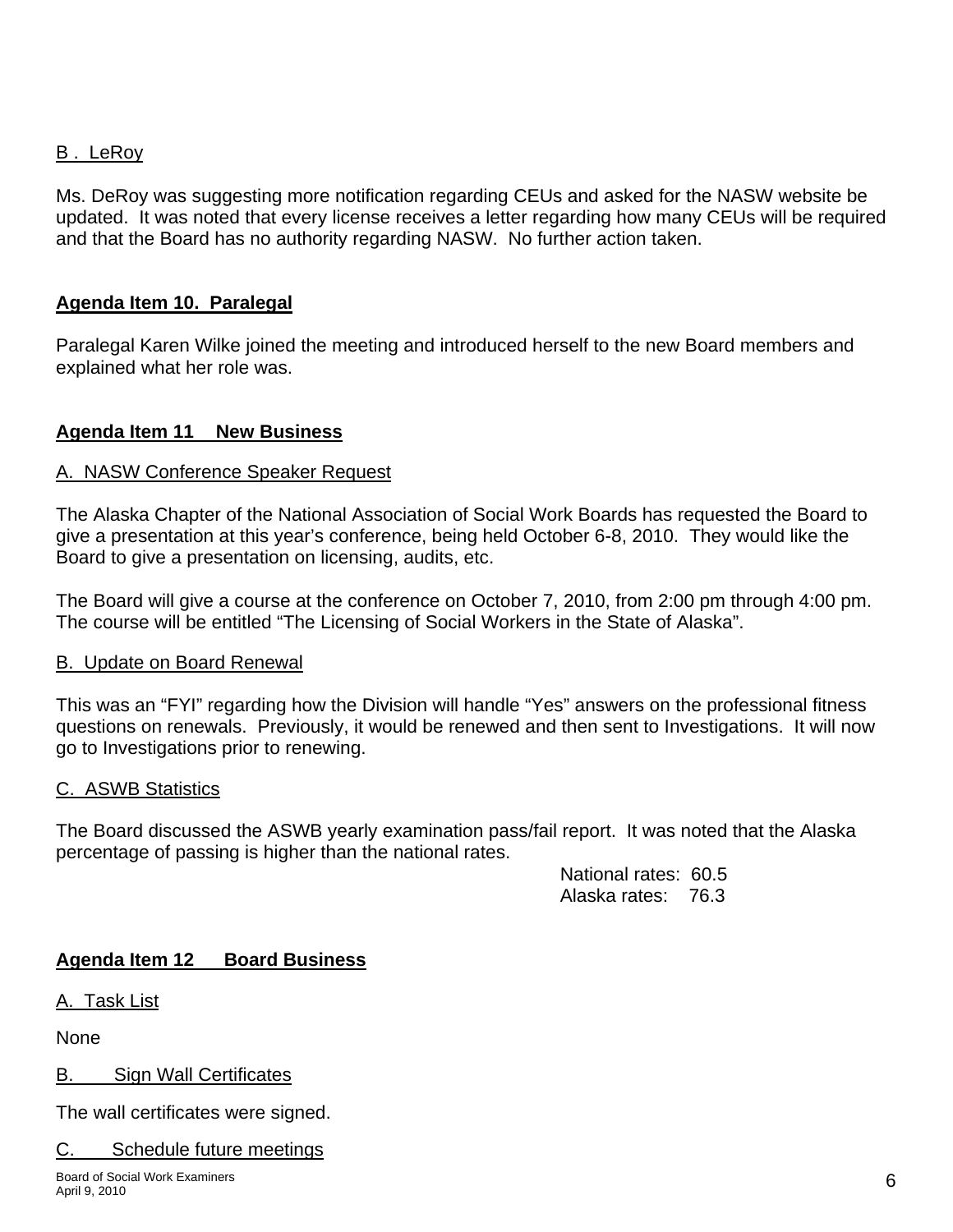The meeting dates were changed. The dates are:

July 23, 2010 Anchorage

October 8, 2010 Fairbanks

The meeting will begin at 8:30 a.m.

D. Sign Meeting Minutes

The December 7, 2009 meeting minutes were signed by the Board Chair.

# E. Discuss Travel Authorizations/collect & sign

Travel Authorizations were signed by the Board members and turned in.

F. Ethics reports

There were no ethics violations reported.

## G. Training/conferences

The Board Chair requested ethics training for the next meeting.

New members Thiesen and Paddock have been approved by the Division to attend the ASWB new board member training in June. ASWB pays for this training.

Darrell Allman and Gail La Rose-Henderson will be requesting to attend the November 11-13, 2010, ASWB annual meeting. At the next meeting, the Board will discuss whether or not anyone will be requesting to attend the CLEAR conference.

# **Upon a motion by Laura Thiesen, seconded by Barbara Paddock, and approved unanimously it was**

# **RESOLVED to adjourn the meeting.**

Meeting adjourned at 4:30 pm.